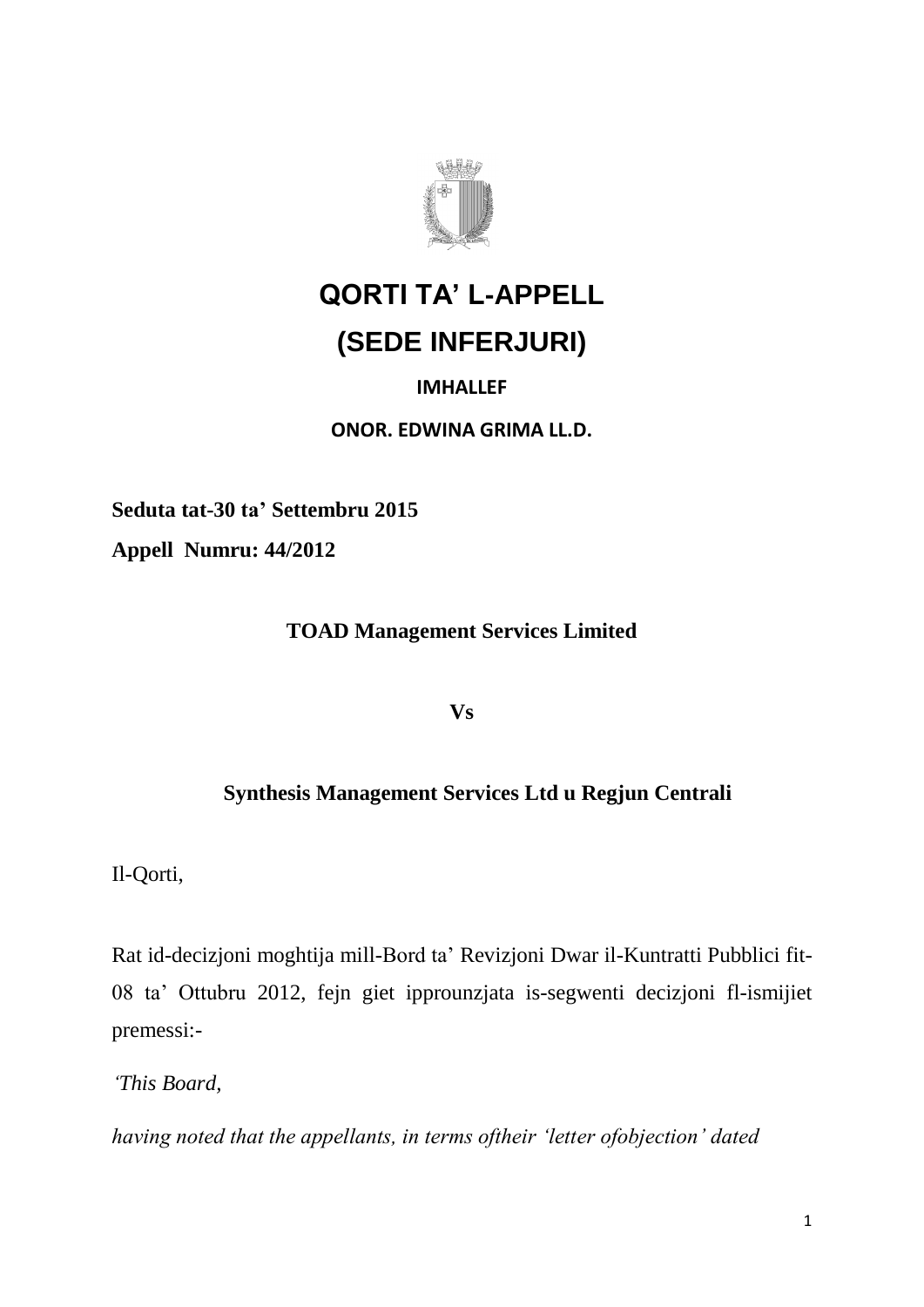*19th April 20 1 2 and also through their verbal submissions presented during the hearing held on the 16th May, 2012, had objected to the decision taken by the pertinent authorities;*

*having noted all of the appellant company's representative's claims and observations, particularly, the references made to the fact that (a) by email dated 16th April 20 l 2, the contracting authority had informed the appellant company that its offer was not considered as the most financially advantageous one and that the tender was recommended for award to Toad Management Services Ltd, (b) with regard to the draft tender document (I) one of the appellant company's contentions was that the recommended tenderer could have been in possession of the tender document prior to the issue of the call for tenders thus giving the company an edge over the appellant, (2) this claim was substantiated by an email sent on the 9th November 20 1 1 by Ms Cynthia Misokova of the OPM to all regions whereby she furnished them with the draft tender document for the provision of authorised officer services and requested the regions to give their feedback on the document, (3) Mr Samuel Herd, executive secretary ofthe Central Region, sent emails on the 14th and 22' November 20 1 1 to Mr David Soler, a representative of Toad Management Services Ltd, the recommended tenderer, with the subject being this draft tender document and, in the latter email, Mr Herd requested Mr Soler to print the tender document by the following day, (4) according to the appellant company's representative, a copy of these emails were posted to the appellant company by unknown person's, (5) considering that the tender was issued on the 24 January 2012 one had to question why the draft tender document was in the possession of the recommended tenderer as early as November 201 1 and if there could have been an indirect input in the drafting of the tender document by the recommended tenderer that could have put the said company at an advantage vis-a-vis its competitors, 'o) this tender document was common for all regions*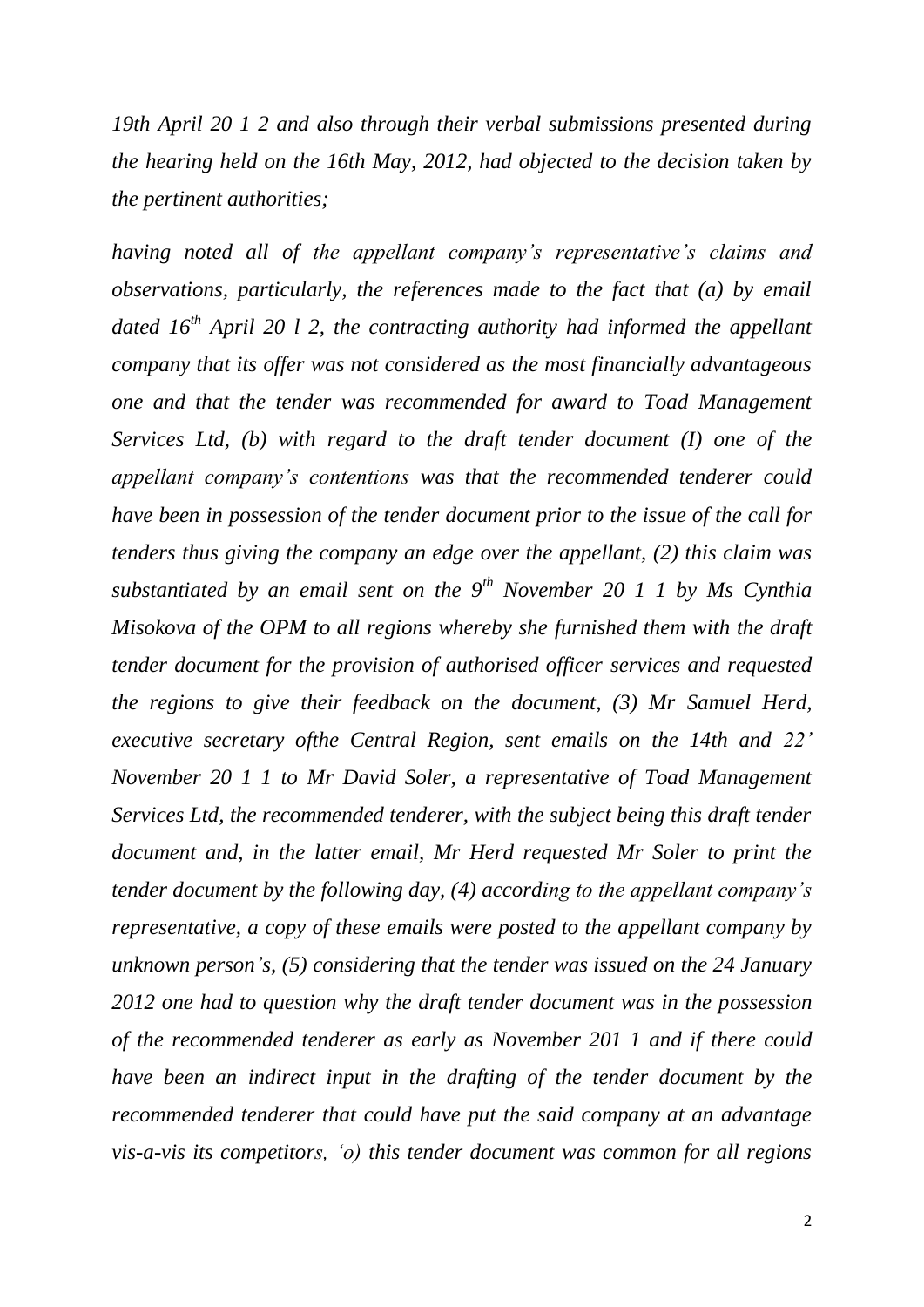*and the same issue might arise in adjudication of other tenders for this same service, (c) way back in October 2011 Mr David Soler, of Toad Management Services Ltd, had informed Mr Raphael Carabott, then a Toad Management Services Ltd employee (now an employee of Synthesis), in writing that he could no longer trust him, (d) the tender document sent to Mr Herd by Ms Misokova contained a number of amendments to the version published in connection with the previous call for tenders, (e) with regard to the 'Allocation of Points for Technical Evaluation' (1) one could not fail to note that each of the five evaluators allocated identical points in respect of each criterion that featured in the Technical Evaluation Grid as if one of the evaluators had a differing opinion on the various criteria under examination, (2) one also noted that the points allocated by two of the evaluators, Mr Joe Camilleri and Dr Malcolm Mifsud, were evidently corrected at some stage, (3,) one had also to keep in view that the award criterion was not price but based on a 'Most Economically Advantageous Tender' (MEAT) principle and (f) with regard to the 'Clarification Sought From Toad Management Services Ltd' (1) the contracting authority sought a clarification from the recommended tenderer to confirm whether the administrative staff mentioned in the tender submission would be utilised for the Authorised Officer Services and whether the Central Region would incur any expenses for their services, (2) no clarification was requested from the appellant company, (3) according to clause 1 2.3 at page l,3 of the tender document 'Matrix for Points Scoring' under 'Work Plan', "a weak answer which did not provide sufficient information in the core aspect of the question and/or lacked clarity" merited 6 to 9 marks whereas "an average answer which has either left one or more non-core aspects unexplained or needed to provide additional information to provide clarity in response" merited 10 to 19 points, (4) given that the recommended tenderer was asked for a clarification then the maximum points that should have been allocated under*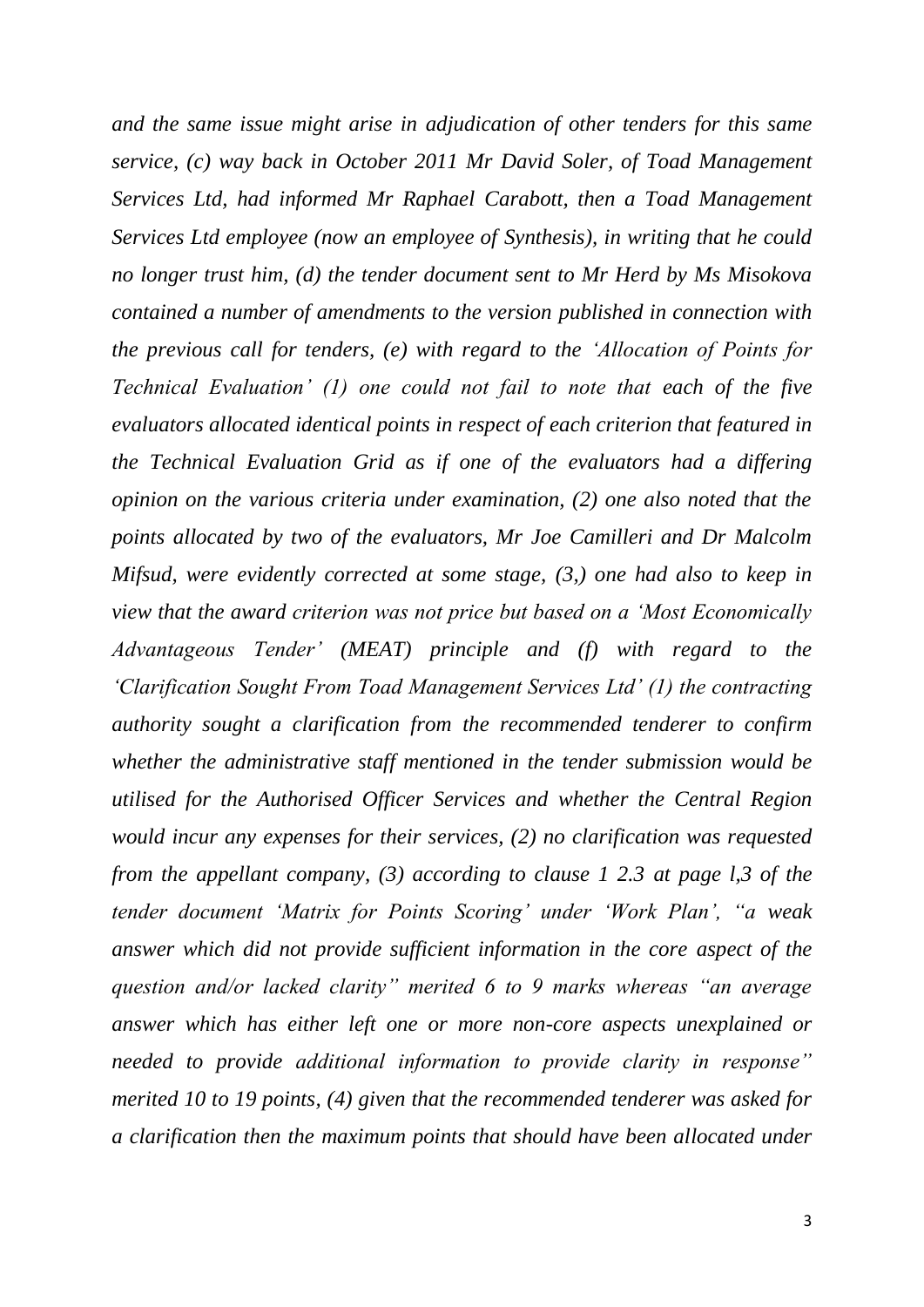*Work Plan" were 19 points and not 38 points which denoted an answer which exceeded the requirement;*

*Having considered the contracting authority's representatives' reference to the fact that (a) Synthesis Management Services Ltd with Reg. No. C 55191 was incorporated and registered on 1st February 2012, (b) therefore, any reference to something that had taken place in November 2011 , when the appellant company was not even registered, could not have led to any damages to the appellant firm, (c) that fact also led one to question whether the appellant firm possessed the 3 year experience required in the tender document, (d) in November 2011 members of Toad Management Services Ltd were rendering a service to the Central Region, (e) this tender had been issued on a previous occasion and Toad Management Services Ltd had participated and, in fact, it was the current provider of this service to Central Region, (f) the tender document which Mr Herd referred to Mr Soler was a draft and not the published tender document, (g) according to Mr Herd (1) in November 2011 he had his office at the Msida Local Council whereas the office of the Tribunal was at San Gwann and since he did not have a functioning printer he sent the draft tender document to the Tribunal's office to be printed out so that he would start working on it, (2) in the email he sent to Mr David Soler (soledOO I @onvol.net) all that he requested was to have draft tender document printed out, (3) the other printer in the Msida office block belonged to the Msida Local Council but he was not attached to that council and he did not have a printer at home, (4) albeit the draft tender was considered a confidential document at that stage, yet it did not occur to him to print it out at a stationer's so that it would remain for his eyes only but, instinctively, he sent it to Mr Soler's private office at San Gwann where he performed the duties of authorised officer for the Central Region, (5) he had worked with Mr Soler for about 6 weeks until his office was set up at the Msida Local Council, (6) Ms Misokova had sent the*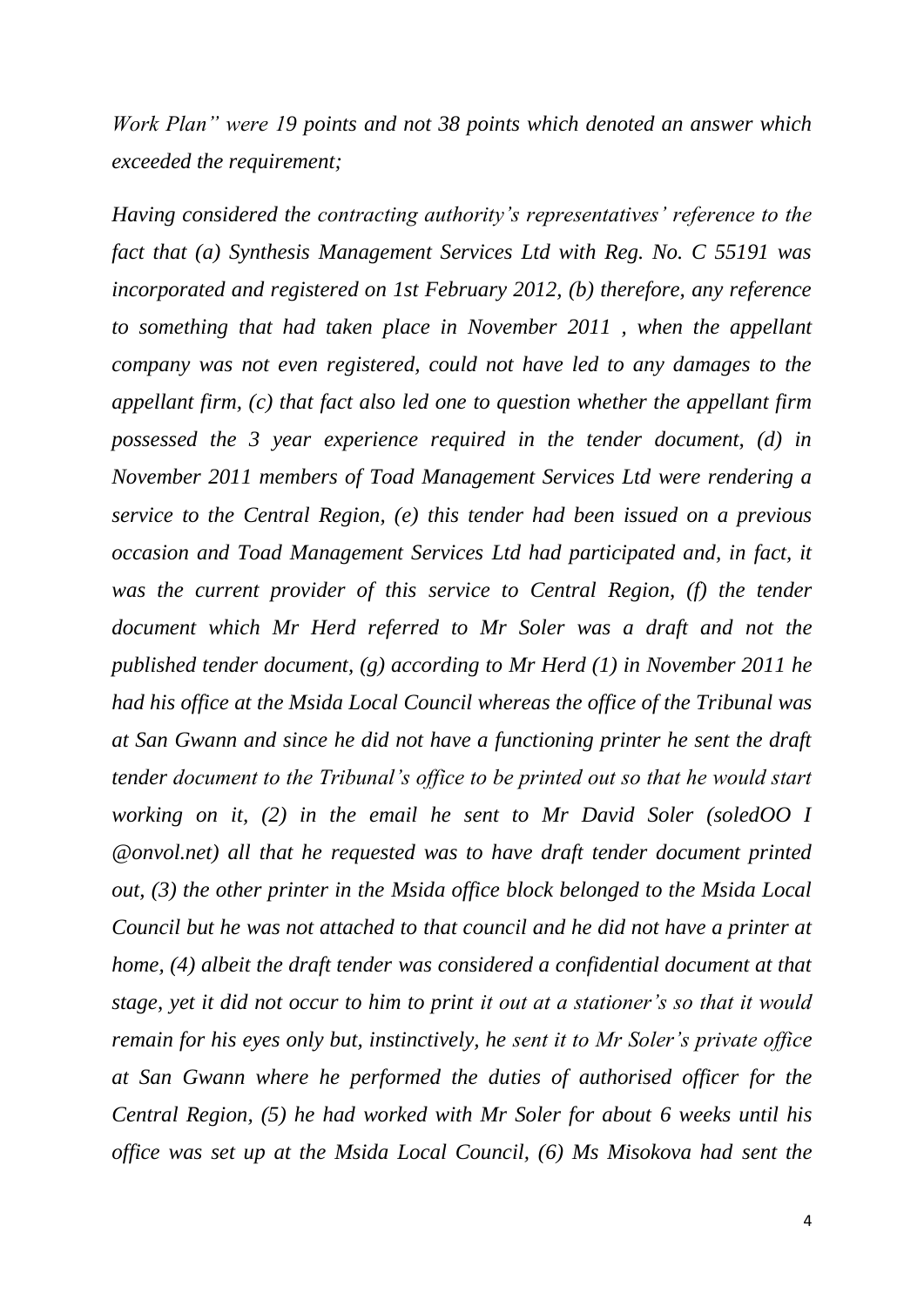*draft tender document to several other persons, including himself as evidenced from the email addresses, (7,) the tender document published in 2012 was an amended version of the draft tender document, (8) he could not tell if the published tender document was basically the same as that issued 5 years previously and he was not aware of the contents of the latter document, (h) once both bids were found to be technically of the same standing then the contracting authority had to decide on the award of the tender on the basis of price and in that regard it turned out that the recommended tenderer was about €5,000 cheaper (€42,000 vs €46,973) and (i) the estimated value ofthe tender was €120,000 per annum for 5 years, i.e. a total of€600,000, whereas the recommended offer was €42,000 per annum for 5 years, i.e. a total of €2 10.000;*

*Having considered the recommended tenderer's representatives' reference to the fact that (a) Mr Soler, representing Toad Management Services Ltd, under oath, confirmed that soled00l(onvol.net was the email address he used in the performance of his duties, (b) up to the time that this tender was issued members of the appellant firm were employees of Toad Management Services Ltd with ample access to commercially sensitive information, (c) there was evidence that the directors of Synthesis Management Services Ltd, e.g. Mr Raphael Carabott and Mr. Raymond Grima, had been planning for months to set up a new company to perform authorised officer services and they hung on to Toad Management Services Ltd to obtain commercially sensitive information, (d) prior to the reform undertaken with regard to the local councils system, the authorised officer and the executive secretary of the local council were one and the same person and, during the ensuing transition period, the executive secretaries and the (new) authorised officers worked side by side to ensure a smooth handover, (e) the adjudicating boards in such cases were appointed by the Department of Contracts, (f) one ought to exhibit the tender document*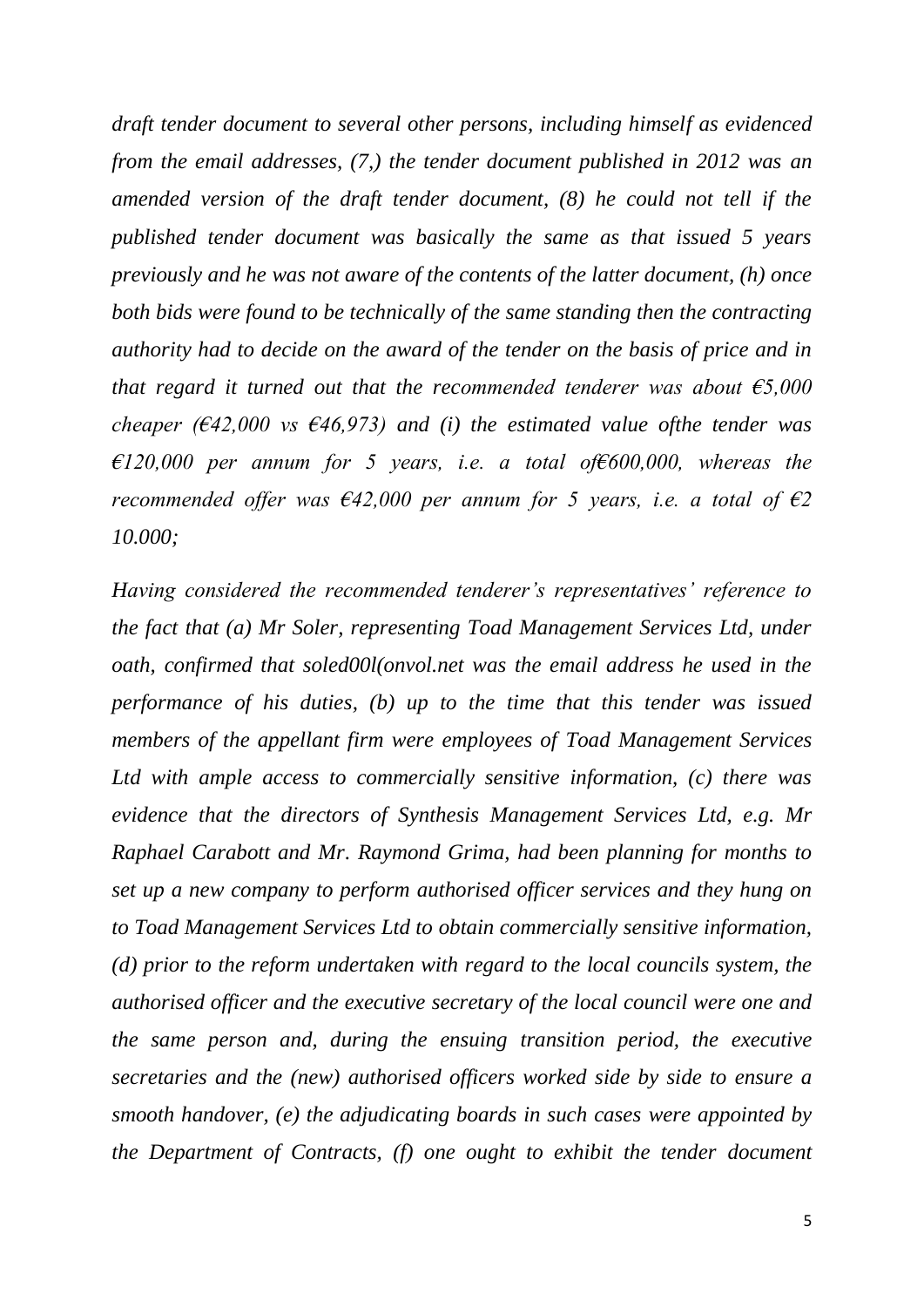*published in connection with the previous call for tenders some 5 years previous, draft tender document which was the subject of the email exchanged between Mr Herd and Mr Soler and the tender document published in 2012 so that it would be confirmed that the main changes concerned the job description of the executive secretary and of the authorised officer along with the award criteria (clause I 2.2 'Award Criteria), (g) the appellant company could not present contracts executed by the recommended tenderer as evidence of his experience and (h) the firm has been awarded the tender otherwise it would have lodged an appeal challenging the appellant company's eligibility on the grounds of experience;*

*Having considered the written submissions made to the Public Contracts Review Board by (a) the recommended tenderer - Toad Management Services Lid, particularly, wherein the said tenderer*

*1. Objected to the Public Contracts Review Board because they alleged that they were not given enough chance to prove their case and*

*2. Demanded the abstention of the present Board and that the case he heard again by a different Review Board*

*Furthermore. without prejudice, the recommended tenderer's submission proceeded by placing emphasis on the following, namely:*

*3. That even if the appellant company's representatives were misinformed by the contracting authority, they should have been knowledgeable enough to file a proper objection. It was thus further argued that misinformation by the contracting authority does not render the tendering process null.*

*4. That the appellant company filed the objection under Rule 2 1 . while it should have been filed under Rule 84 which renders the objection null.*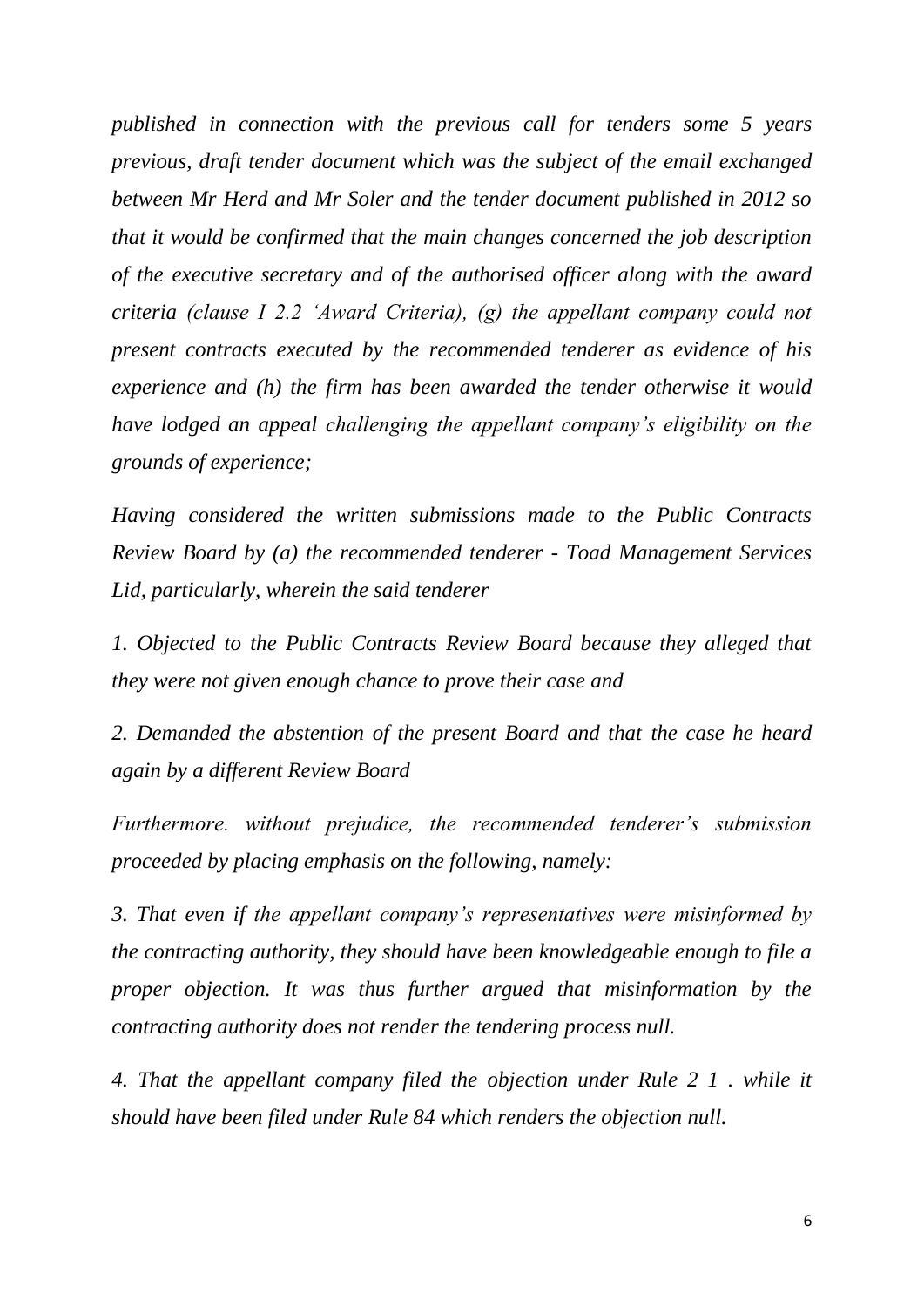*5. That the deposit made by the appellant company should have been according to Regulation 84 and the amount actually deposited (400 euro) does not cover the necessary amount, again rendering the appeal null.*

*6. That the appellant company should have produced evidence that the sending of the email in question caused it prejudice or given advantage to others. The recommended tenderer argued that the appellant company failed to prove this.*

*7. That the appellant company was constituted on the 1 February 2012 and thus could not have suffered prejudice by an email sent when the company was not yet set up.*

*8. No evidence of collusion was produced, but only the naivety of the Executive Secretary was produced.*

*9. The appellant company should have used Rule 85(1) and filed a precontractual complaint and not let the process finish to file an appeal.*

*10. The Public Contracts Review Board should discard the production of the email in question as this is the private property of the receiver, Mr. David Soler.*

*11. That the appellant company was incorrect in stating that Toad Management Services Ltd should have had their points deducted because of the clarification sought from them, as this clarification only dealt with price issues.*

*12. that the appellant company should not have qualified as tenderers because, being set up on the 1st February 2012, they should have been disqualified under Clause*

*12 Because they lack the required experience and management of similar contracts of 50,000 euro per annum.*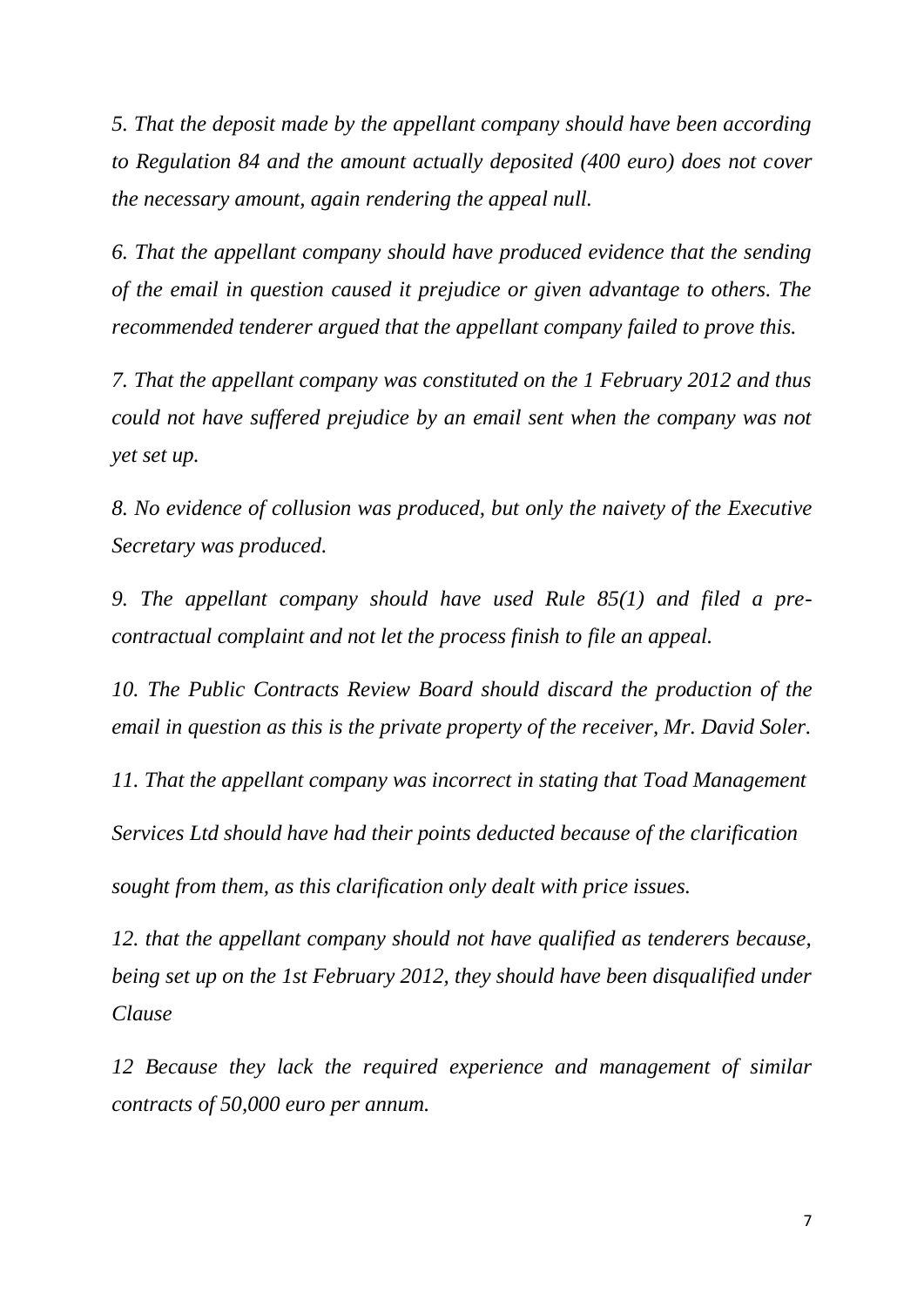*13. Complain that the Public Contracts Review Board did not hear members of the adjudication board giving explanations regarding points awarded and that the same Board cannot substitute its discretion for that of the adjudicating authority (b) the appellant company - Synthesis Management Services Lid, particularly, wherein by way of reply to those filed by the recommended tenderer, inter alia stated that during the hearing of the l6 May 2012, everyone present had equal opportunities to put forward their views, and, as a result1 there was nothing objectionable in the way the proceedings were conducted.*

*Furthermore, the appellant company's submission proceeded by placing emphasis on the following, namely:*

*1. That Toad Management Services Ltd was put in an advantageous position and no proof was produced that Synthesis Management Services Ltd's directors received the same information.*

*2. That the document sent with the email was, in fact, the tender document as otherwise, Mr Herd testifying under oath would have denied it.*

*3. That, once it emerged during the hearing that the tender document had been sent via email by a member of the adjudication board to David Soler, who later submitted a bid. It follows that there was no need of further evidence, either by Toad Management Services Ltd or the contracting authority. As a consequence, Toad Management Services Ltd's claim that the proceedings breached their right to a fair hearing is to be rejected, so much so that they were allowed to file written submissions and*

*4. That any objections to the Board's decision should have been raised up there and then, but both Toad Management Services Ltd and the contracting authority remained silent, thus acquiescing to the Boards observation.*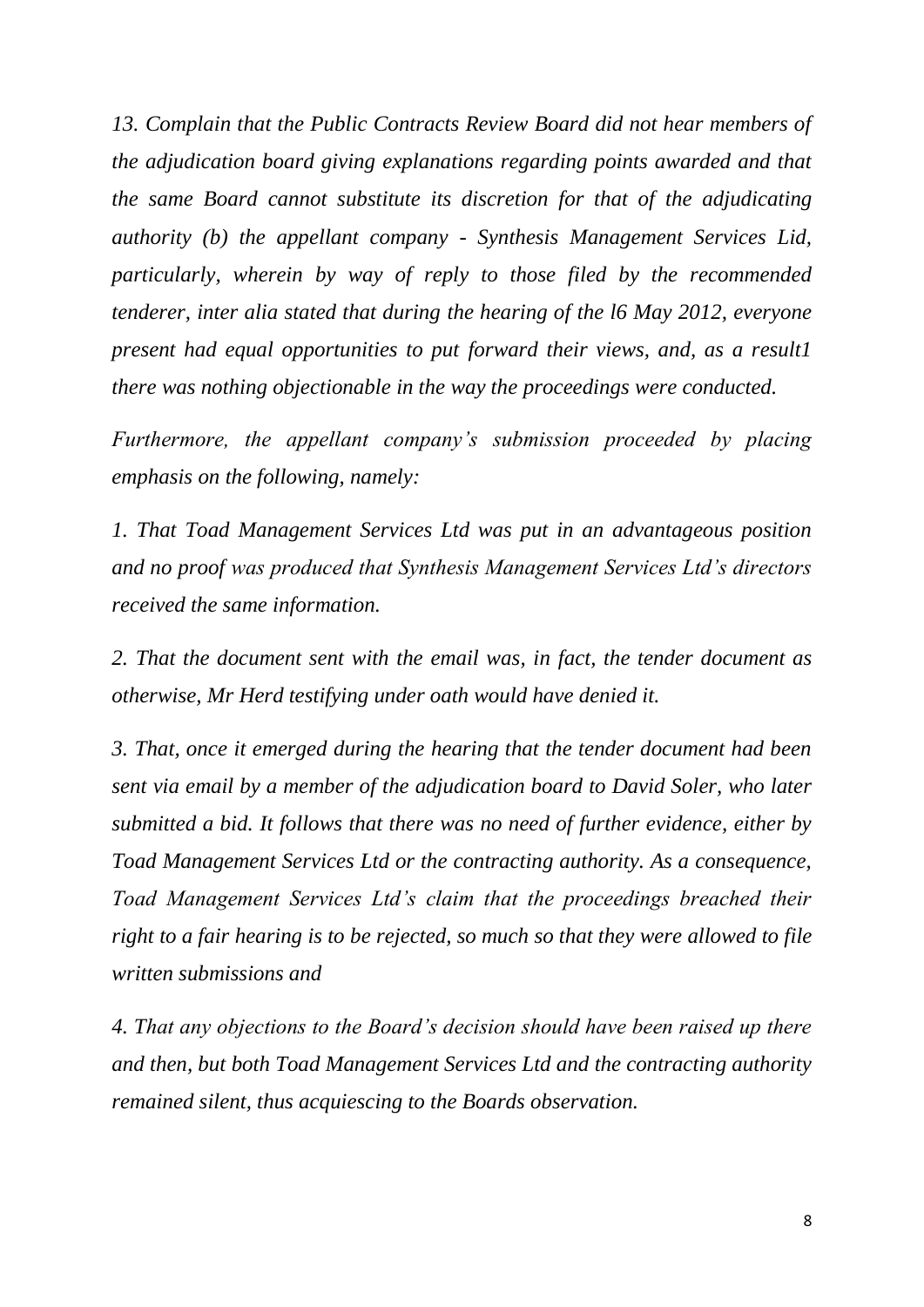*5. That the appellant company need not produce any proof of having suffered damages by the sending of the email, the possession of the draft contract by Toad Management Services Ltd clearly breached both the principle of equality and that of transparency. Even if Toad Management Services Ltd did not gain any advantage from the event, the process was still vitiated and the principle that justice must not only be done, but also seen to be done, should prevail.*

*6. The email sent by Mr Herd is relevant and thus admissible as evidence and does not breach David Soler's right to privacy.*

*7. That the Public Contracts Review Board did in fact ask the adjudication board members present, but no member offered any explanation, not even Mr Herd while testifying, offered any explanation for the points given.*

*(c) The contracting authority - Central Region, particularly, the submissions relating to the fact that*

*1. Since the appellant company filed the appeal under the wrong Rule this rendered this appeal as null and*

*2. It claimed that the Public Contracts Review Board has expressed its views before concluding the hearing on the validity of the appeal and thus this Board should not take cognizance of the case.*

*Furthermore, the contracting authority's submission proceeded by placing emphasis on the following, namely:*

*3. The fact that the contracting authority did not indicate the appropriate remedy in its letters to the appellant company dated 12th April and l6 April, does not render the tender null.*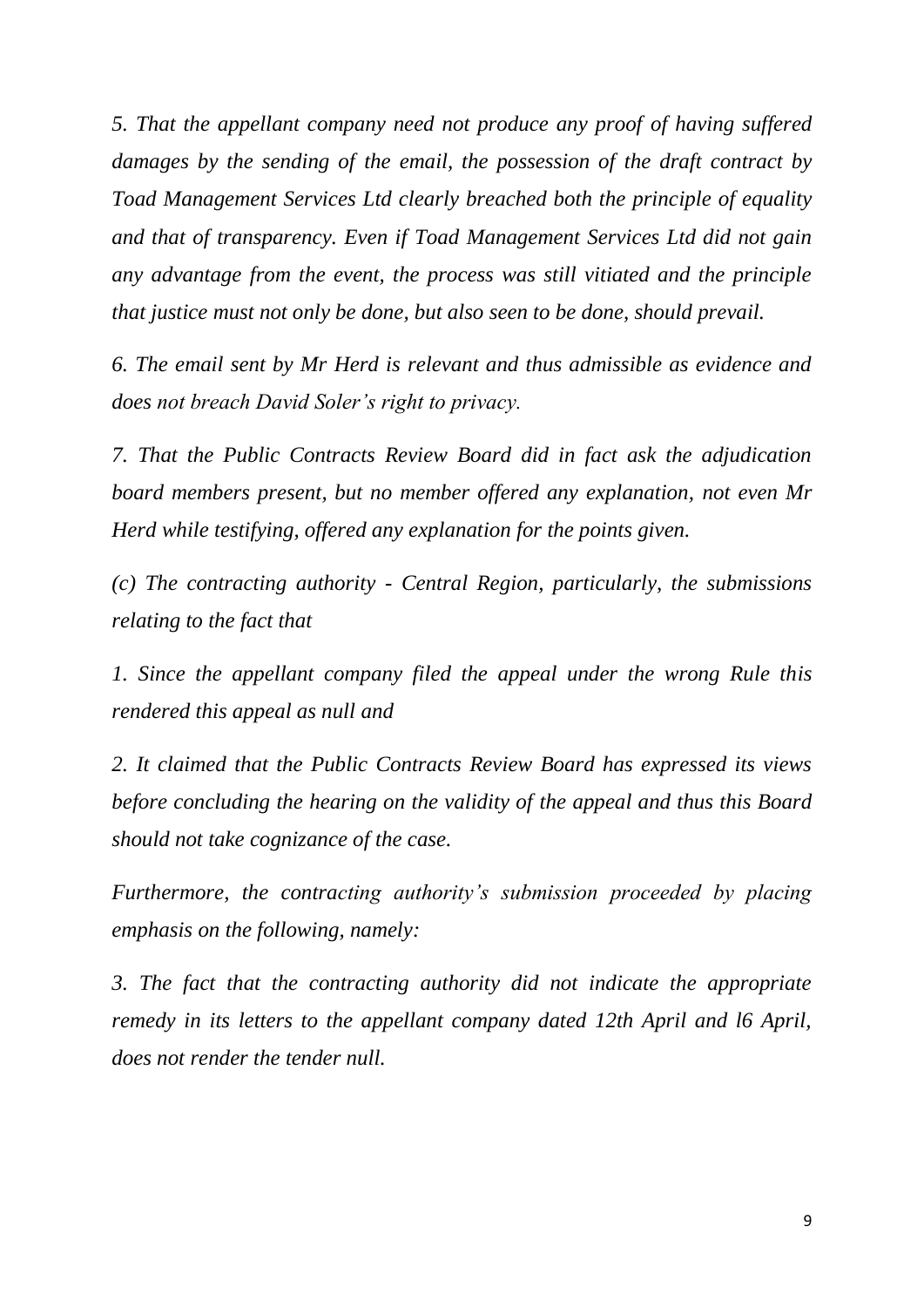*4. That the email of the 22nd November by Samuel Herd to David Soler did not vitiate the tendering process, because of the circumstances leading to it, as explained by the said witness.*

*5. That the appellant company's allegations of collusion and favouritism in favour of Toad Management Services Ltd are contradicted by facts and the adjudication board did not discriminate against any one ofthe bidders, so much so they were awarded the same points.*

*6. That the clarification requested from Toad Management Services Ltd was not related to the technical evaluation and thus carried no loss of points.*

*7. That the appellant company has not brought any evidence that Toad Management Services Ltd had in its possession the tender documents prior to the date when it was published.*

*8. The appellant company's claim that they appealed under Regulation 84 on the 12th April is unfounded as this letter was addressed to the Director of Local Councils and cannot he deemed as an appeal.*

*9. Finally, the contracting authority requests the rejection by the Public Contracts Review Board of any new pleas raised in the appellant company's note of submission, reached the following conclusions, namely:*

*1. On receipt of the first letter by the contracting authority, the appellant company filed an appeal on the 17th April 2012 under Rule 84 together with a deposit of Euro 200. On receipt of the second letter from the contracting authority, the same appellant company tiled another objection, this time as directed by the second misleading letter, under Rule 21, accompanied by a deposit of Euro 400.*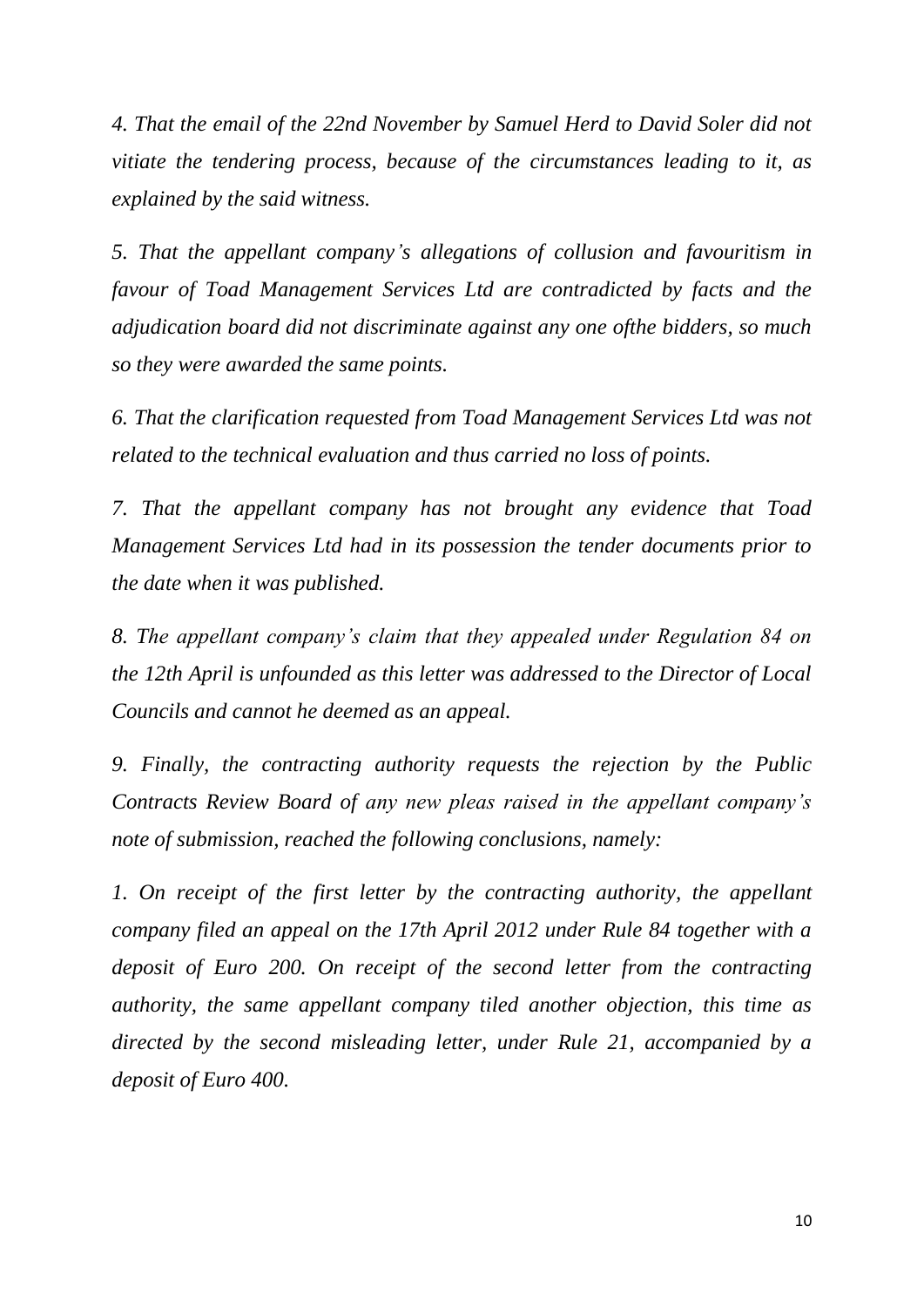*As the contracting authority informed the Public Contracts Review Board that the value of the tender was under Euro 120,000, the Public Contracts Review Board deemed the latest objection as being the most appropriate and decided to hear this objection. It was for this reason that Eurol200 deposited with the first objection were refunded.*

*The Public Contracts Review Board opines that it goes against all principles of justice, as the contracting authority seems to be doing when asking for the nullity of the objection filed under Rule 84, for one to first misdirect someone and then for the same authority to ask action to be taken against such person or entity for acting on one's misguided advice.*

*2. The Public Contracts Review Board agrees with the appellant company that the fact that the recommended tenderer was in possession of the tender document (regardless of whether this was in draft format or the final version including a number of amendments to the version published in connection with the previous call for tenders), prior to the issue of the call for tenders, would have given the company an edge over the appellant company. This Board cannot but question why a draft copy of the tender document under review which was issued on the 24th January 2012 - was in the possession of the recommended tenderer as early as November 2011.*

*3. This Board acknowledges that all could have been carried out with the best of intentions such as the fact that, according to Mr Herd (a) in November 2011 he had his office at the Msida Local Council whereas the office of the Tribunal was at San Gwann and since he did not have a functioning printer he sent the draft tender document to the Tribunal's office to be printed out so that he would start working on it, (b) albeit the draft tender was considered a confidential document, yet, at that stage, it did not occur to him to print it out at a stationer's so that it would remain for his eyes only but, instinctively, he sent it*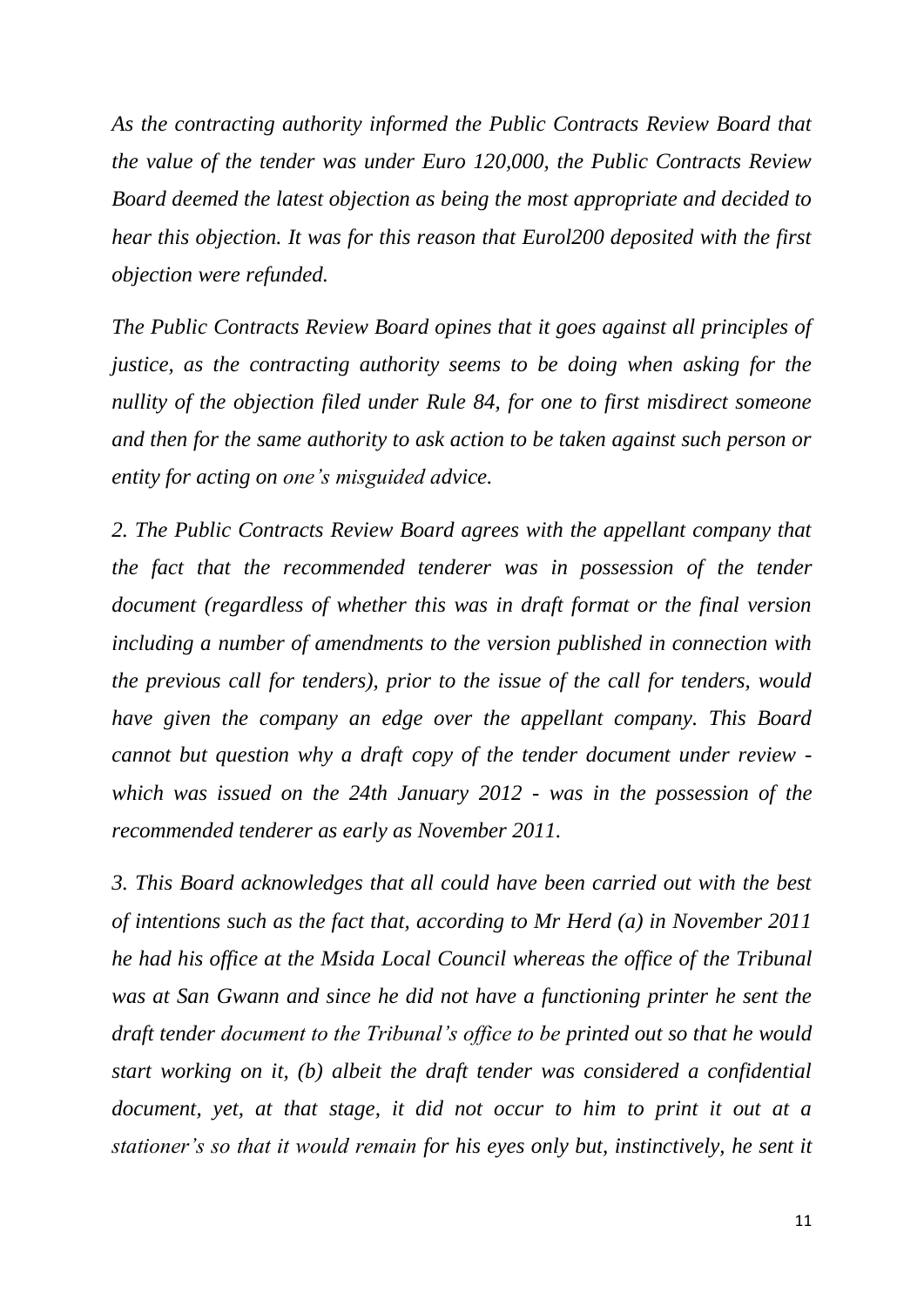*to Mr Soler's private office at San Gwann where he performed the duties ofan authorised officer for the Central Region and (c) in the email he sent to Mr David Soler at onvol.net all that he requested was to have the draft tender document printed out, yet, this Board argues that even if Toad Management Services Ltd did not gain any advantage from the event, the process was still vitiated and the principle that justice must not only be done, but also seen to be done, should prevail. This Board finds it difficult to accept that the process possessed such transparency and this despite of the fact that it could have well been through naiveté, yet, regardless, this Board considers the process to be vitiated.*

*-1. The Public Contracts Review Board feels that the purpose of evaluating a tender on a Most Economically Advantageous Tender basis was to have a number of evaluators, in this case 5 evaluators, examining the technical aspects of each bid independently from one another and then the points allocated by each evaluator would be aggregated to arrive at the final mark. As a result, the fact that all five evaluators awarded the same number of points to both tenderers on all the different criteria that featured in the 'Technical Evaluation Grid' led to the evident conclusion that points were allocated by each evaluator after having been agreed to by all five evaluators. This Board contends that the way the technical evaluation was carried out defeated the scope of the contracting authority resorting to the Most Economically Advantageous Tender procedure and, in the Board's opinion, as a consequence, tainted the technical evaluation process.*

*5. The Public Contracts Review Board considers the fact that, with regard to the allegations made both by Toad Management Services Ltd and the contracting authority, the Public Contracts Review Board had already expressed itself on the matter during the hearing and should thus abstain, this*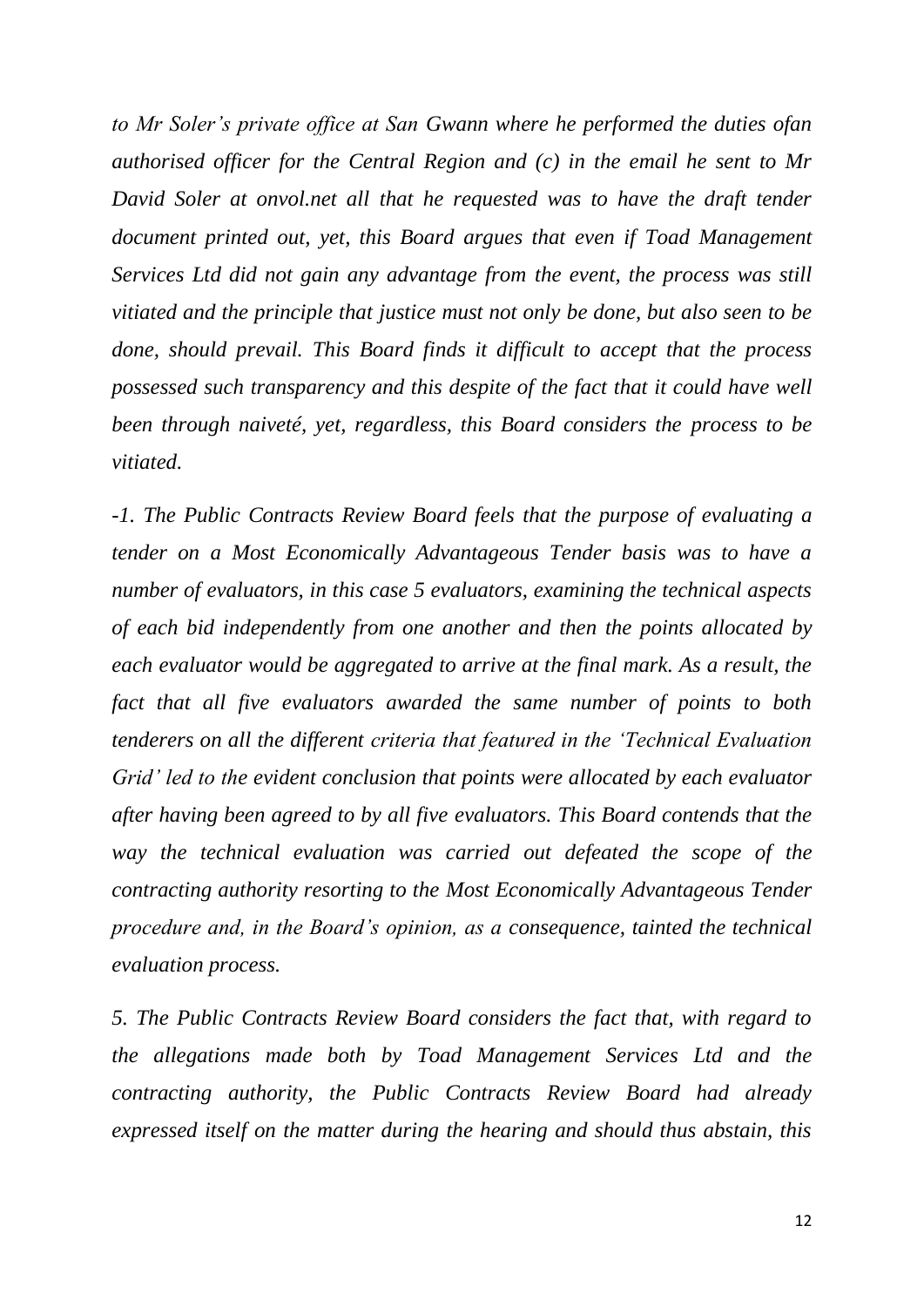*Board insists that it has always been its 'modus operandi' to point out clearly most or all of its' members' possible apprehensions during open sessions. Undoubtedly, this operational policy has never been challenged to date as all present had acknowledged that certain observations made during the hearing solely served to give the chance to everyone to rebut them as well as elucidate further those present, including this Board members, in order to facilitate the deliberation process which would take place following the hearing. One cannot but observe that any objections to this 'modus operandi' should have been raised up, there and then, during the hearing, but both Toad Management Services Ltd and the contracting authority remained silent, thus acquiescing to the Board's observations.*

*Furthermore, this Board cannot see the point in it requesting all parties to provide it with written submissions to allow more input from the latter with a view to enable this Board to become more informed thus conducting a better deliberation process and then, as a result, whilst availing of this preferential opportunity considering that this Board only allows written submissions to be filed after the hearing, yet the same authors of these written submissions end up stating that their clients' position was prejudiced due to observations made during the hearing which observations could have been both verbally, during the hearing, as well as, in the written submissions, subsequent to the hearing, duly contested by all parties involved. This Board considers its operational process as a vivid example of a democratic iter at its peak.*

*Also, no party's request was declined for evidence to be provided. This Board remains surprised by the claim made by the recommended tenderer's legal advisor wherein, inter alia, it was stated that the Public Contracts Review Board did not hear members of the adjudication board giving explanations regarding points awarded and that the same Board cannot substitute its*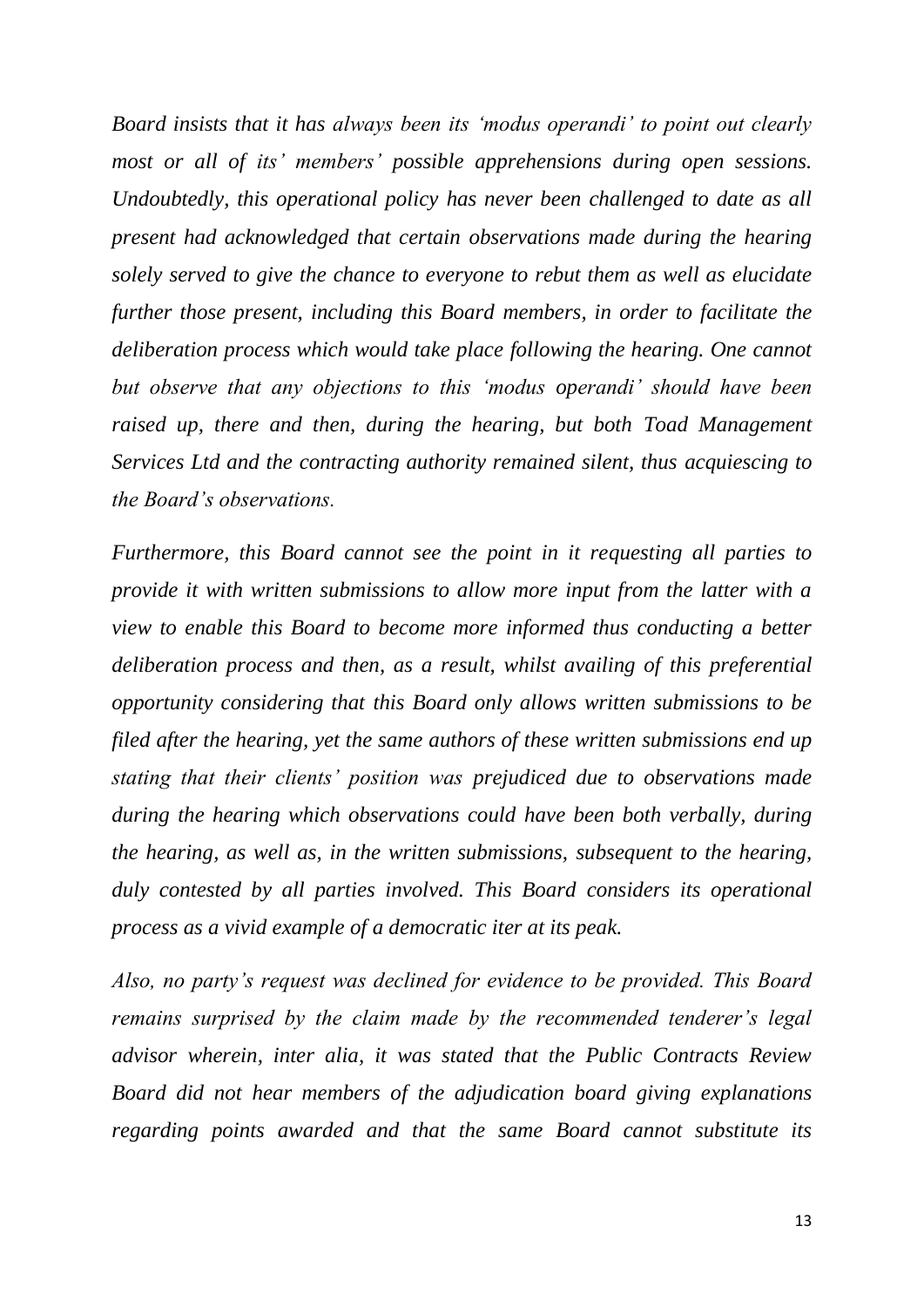*discretion for that of the adjudicating authority. [n the first instance, verbal and written submissions are considered more than enough for any interested party to make its case. Secondly, with regard to its discretionary powers, this Board argues that it has not only the right but the obligation to conduct proper analysis ofthe 'modus operandi adopted by evaluation boards including the reasoning supporting all of the decisions taken.*

*As a result, this Board does neither agree (a) with the claim made that it was manifestly in breach of the principles of natural justice and the right to a fair hearing, nor (b) with the request made by both the recommended tenderers and contracting authority respective representatives to abstain and seek for a fresh hearing to be reappointed by a differently composed body.*

*6. This Board contends that albeit a participating tenderer has the opportunity to flea pre-contractual complaint yet the same legal provisions do not preclude any party from letting the process finish for it to tile an appeal.*

*7. The Public Contracts Review Board opines that is not fair for the contracting authority to raise up at the submission of written pleas stage the matter of eligibility of the appellant as after all, the same appellant company was found to be fully compliant at the adjudication stage. If in fact the appellant company were ineligible, this would further prove the loose way matters in the adjudication process were conducted.*

*8. The Public Contracts Review Board also opines that the contracting authority, as well as the evaluation board, could have administered, deliberated and decided upon this particular tender in a more cautious, transparent and effective manner.*

*In view of the above, this Board accedes to the appellant company's request in its objection and recommends that this tender be cancelled and reissued.*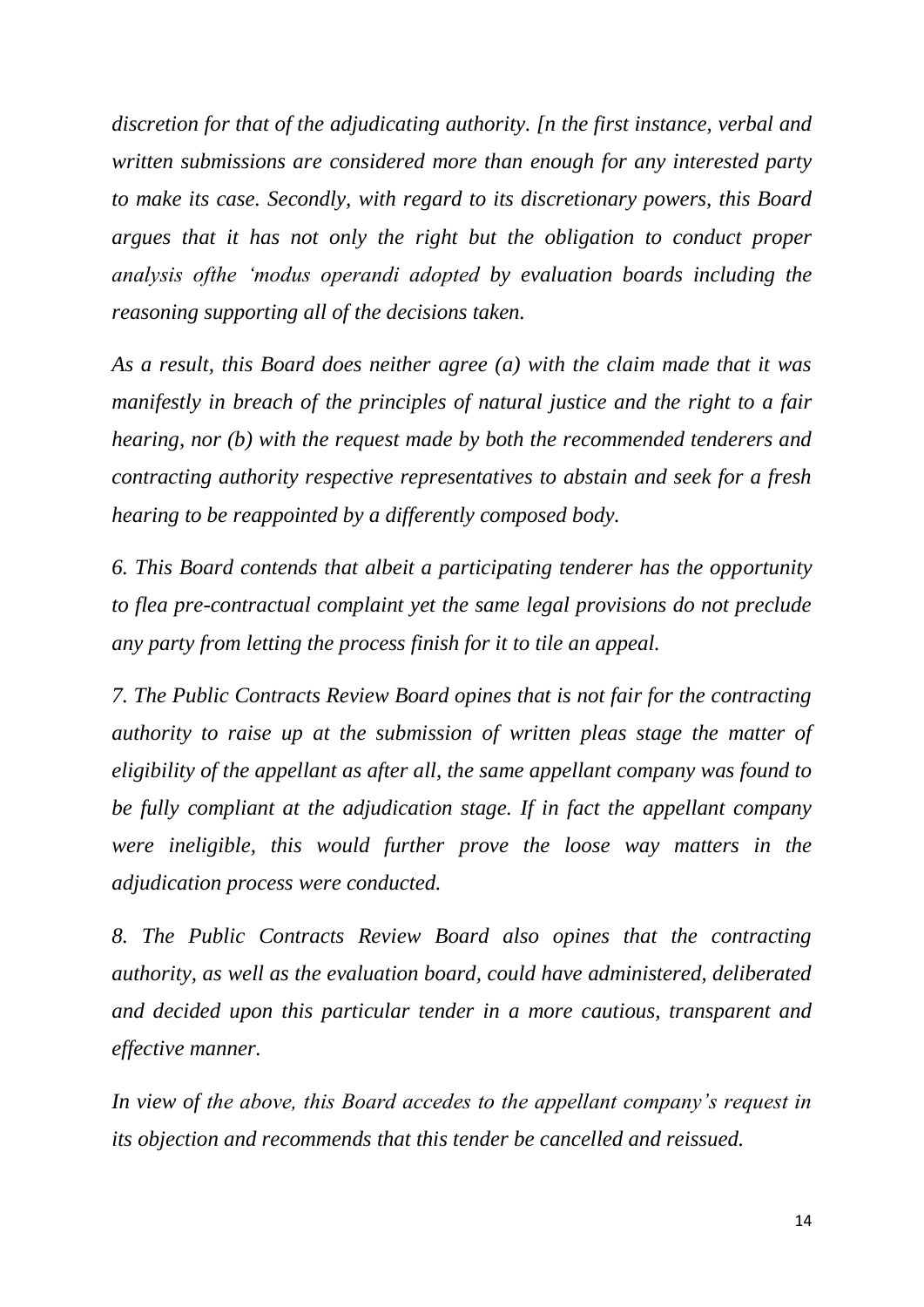*The Public Contracts Review Board also recommends that the evaluation board to be appointed by the contracting authority to evaluate the tenders submitted in the fresh call will consist of new members in no way connected with the tender under review.*

*This Board also recommends that the deposit paid by the same appellant company for the appeal to be lodged should be reimbursed as, all things being equal, it became evident that the appellant company was not properly notified by the contracting authority as to the real reasons for it not being favourably considered.'*

Illi s-socjeta appellanti TOAD Management Services Limited aggravata b'din id-decizjoni ressqet l-appell taghha fit-termini tas-segwenti aggravvji:

- 1. Illi d-decizjoni tal-Bord kissret d-dritt ghas-smiegh xieraq ta'l-esponenti u hija kontrarja ghal-principji tal-gustizzja naturali.
- 2. Illi l-Bord kien errat meta ma cahadx l-avviz t'oggezzjoni tas-socjeta appellata stante li ma kienx imsejjes fuq id-disposizzjoni tal-ligi idonja.
- 3. Illi l-Bord kien ukoll errat meta skarta bla ebda raguni l-eccezzjoni tassocjeta appellanti li l-avviz ta' oggezzjoni tas-socjeta appellata ma kienx akkompanjat b'depositu fl-ammont prefiss mill-ligi.
- 4. Illi l-Bord naqas milli jindirizza eccezzjonijiet u osservazzjonijiet ta' natura legali sollevati mis-socjeta esponenti.

Illi s-socjeta appellata preliminarjament tissolleva il-pregudizzjali dwar innullita ta'l-appell interpost mis-socjeta appellanti billi l-istess gie ipprezentat oltre it-terminu statutorju stabbilit fil-ligi specjali li tirregola l-appelli middecizjonijiet moghtija mill-Bord ta' Revizjoni dwar il-Kuntratti Pubblici. Illi din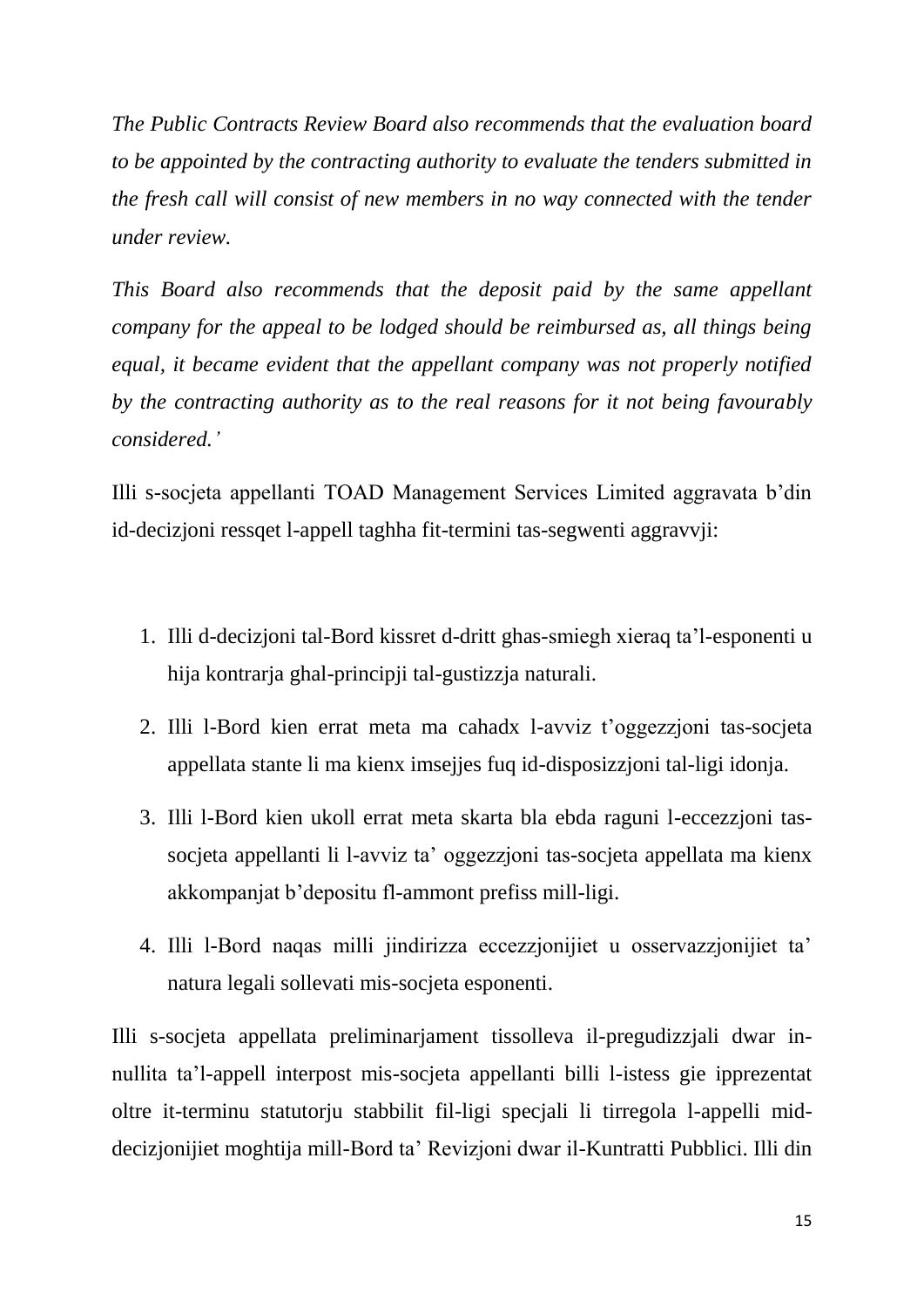il-Qorti tqies illi fl-ewwel lok ghandu jigi sorvolat dan l-iskoll procedurali, in kwantu, jekk din tirrizulta fondata, ma jkollhiex ghalfejn tinoltra ruhha flindagini tas-singoli aggravji prospettati mis-socjeta` appellanti.

Illi l-Avviz Legali 296 tal-2010 ifassal zmien ta' ghoxrin gurnata korrenti bhala it-terminu statutorju mehtieg ghal appell lil din il-Qorti mid-decizjonijiet tal-Bord tar-Revizjoni meta jiddisponi fl-artikolu 85(5) illi:

**"Kull min ikollu interess u jhoss ruhu aggravat b'xi decizjoni li tittiehed mill-Bord skond dan ir-regolament jista' jirreferi l-kwistjoni quddiem il-Qorti tal-Appell (Gurisdizzjoni Inferjuri) kif imwaqqfa skond l-artikolu 41(6) tal-Kodici ta' Organizzazzjoni u Procedura Civili fi zmien ghoxrin gurnata kurrenti mid-decizjoni finali tal-Bord ta' Revizjoni. Dak ir-riferiment m'ghandux madankollu jzomm lid-Direttur tal-Kuntratti jew lill-Kap ta' awtorità kontraenti milli jimplimenta d-decizjoni finali tal-Bord ta' Revizjoni ."**

Fuq din il-pregudizzjali li l-appell hu irritwali in kwantu *fuori termine* jibda biex jigi registrat illi huwa fil-generalita` tar-riti processwali taht id-diversi ligijiet u ghal liema hu konsentit appell, illi t-termini fihom preskritti ghall-appell jinkwadraw ruhhom fl-istitut tad-dekadenza. Dan huwa hekk ghas-semplici fatt materjali u oggettiv tad-dekorrenza taz-zmien $^1$ .

*"Huma termini perentorji u dwarhom, di regola, ma hemmx possibilita` la ta' proroga, u lanqas ta' sospensjoni jew interuzzjoni, jekk mhux fil-kazijiet eccezzjonalment mil-ligi prevvisti. Ad ezempju, fejn il-gurnata tal-iskadenza tatterminu tahbat nhar ta' Sibt jew il-Hadd jew xi gurnata festiva. Din in-natura inderogabbli tat-termini processwali ggib b'konsegwenza illi dwarhom ma jistghux jigu applikati provvedimenti sanatorji jew ta' rimessjoni, ankorke d-*

 1 Caterina Tabone -vs- Nobbli Gio Carlo Mallia *et*", Appell Civili, 3 ta' Ottubru, 1927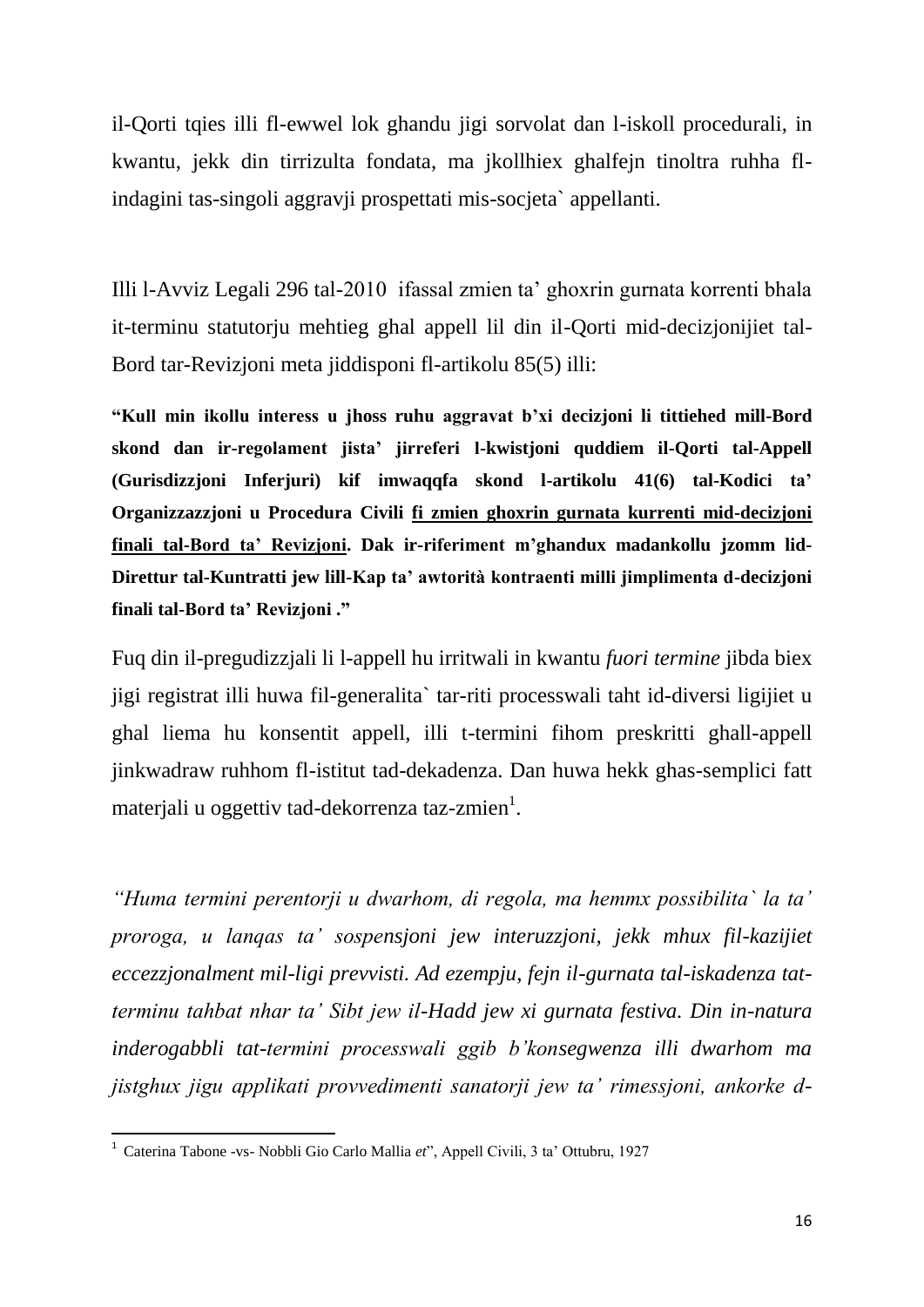*dekors inutile taghhom ma jkunx imputabbli lil parti interessata. Dan ghal motiv illi dik l-improrogabilita hi hekk necessarju ghal raguni ta' certezza u, ukoll, ta' uniformita*`". **Appell Civili Numru. 505/2009/1 Daniela Zwack-Wandrey vs Messrs. In-Sight Ltd.**

"*L-osservanza tat-termini stabbiliti fil-Kodici ta' Organizazzjoni u Procedura Civili u f'ligijiet ohra specjali li jirregolaw il-kondotta tal-proceduri quddiem il-Qrati u quddiem it-Tribunali huma ta' ordni pubbliku u ma jistghu jigu blebda mod injorati u lanqas bil-kunsens tal-partijiet rinunzjati jew mibdula. Dawn it-termini jehtieg li jigu osservati u dan taht piena ta' irritwalita` u nullita` tal-proceduri li ghandha, fejn tokkorri u fejn hekk jirrizultaw lilha, tigi wkoll sollevata mill-Qorti ex officio … … In-nullita` tattakka l-att innifsu. Dak l-att il fil-procedura hu null ghandu jitqies daqs li kieku qatt ma kien intavolat quddiem il-Qorti li allura jehtiegilha tiskartah indipendentement mill-mod kif l-irregolarita` tkun giet migjuba a konoxxenza taghha*" "**Giuseppi Caruana -vs- Charles Psaila", Appell mill-Bord li Jirregola l-Kera, 21 ta' Marzu, 1997**". "**Salina Wharf Marketing Limited -vs- Malta Tourism Authority", Appell Inferjuri, 12 ta' Dicembru, 2007**

Huwa pacifiku illi l-ligijiet ta' procedura "*si debbono osservara alla lettera e non per equipollens"* (**Vol XVIII pI p879**). Dan ghaliex il-procedura hi konsiderata ligi ta' ordni pubbliku u in kwantu statwita mil-ligi "ma tistax tigi sostitwita bi procedura ohra, lanqas bil-kunsens tal-parti opposta. B'mod li leccezzjoni relattiva jekk ma tigix sollevata mill-parti l-ohra, jew tigi rinunzjata, ghandha tigi mill-Qorti sollevata 'ex officio'"(**Vol XXXVI pI p204**; **Vol XLIV pI p421**).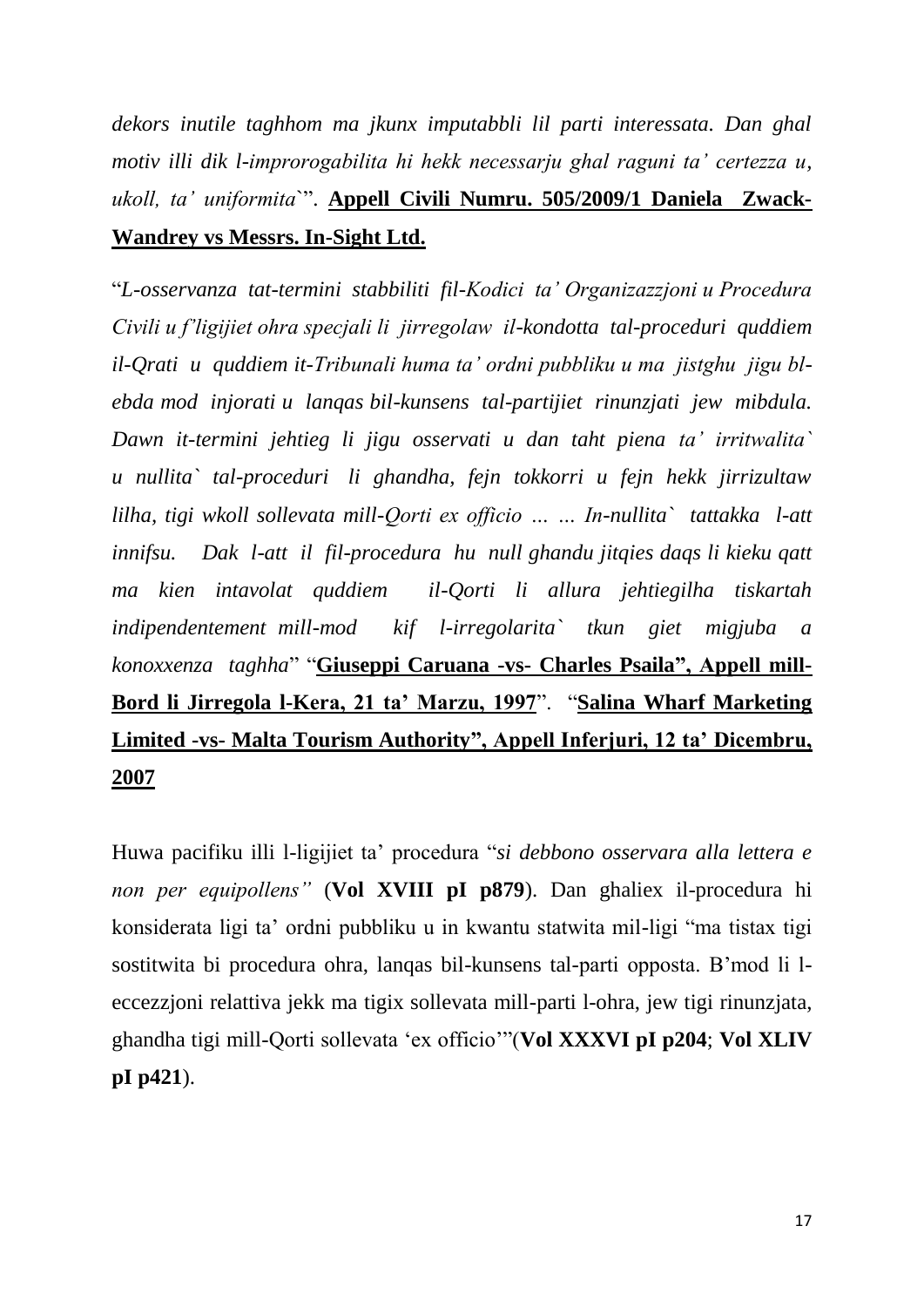Dan igib bhala konsegwenza illi t-terminu procedurali ghal proponiment ta' lappell kellu jigi osservat strettament u '*ad unguem*'. Din mhiex kwistjoni ta' formalizmu izda ta' mizura ta' dixxiplina processwali li mill-osservanza taghha tibbenefika l-andament kif imiss tas-sistema kollu. Ma jista' qatt ikun disputat illi t-termini ghal kompiment ta' atti processwali huma dawk stabbiliti mil-ligi<sup>2</sup>.

F'dan il-kaz il-ligi tistabilixxi terminu ta' ghoxrin gurnata mid-data taddecizjoni finali tal-Bord tar-Revizjoni. Illi minn ezami tad-decizjoni impunjata jidher illi din giet moghtija fit-08 ta' Ottubru 2012 taht is-sottoskrizzjoni talmembri tal-Bord. Ma hemm l-ebda prova in atti meta din id-decizjoni giet innotifikata lill-partijiet ghalkemm is-socjeta appellata fir-risposta taghha tikkontendi illi l-istess decizjoni wasslitilha fit-12 ta' Ottubru 2012. Illi s-socjeta appellanti minn naha taghha ma tressaq l-ebda prova, kif kien fid-dmir li taghmel bhala twegiba ghal pregudizzjali sollevata, dwar meta l-istess giet innotifikata lilha. Illi inghad:

**"Certament, id-data tan-notifikazzjoni taghha lir-rapprezentanti tas-socjeta` appellanti ma ggibx ghal daqshekk modifikazzjoni fid-data tal-pronunzjament tas-sentenza u lanqas sostituzzjoni ta' dik il-***voluntas legislatoris* **li** *expressis* **statwiet id-data minn meta kellhom jibdew jiddekorru l-hmistax-il gurnata ghall-prezentata ta' l-appell;<sup>3</sup> "**

Premess dan johrog minn qari tad-disposizzjoni tal-ligi taht il-lenti tal-Qorti illi il-volonta tal-legislatur hija espressa b'mod car u inekwivoku illi d-dekorriment tat-terminu ghal prezentata tal-appell kellu ikun ta' ghoxrin jum kurrenti middecizjoni finali tal-Bord (u mhux min-notifika ta'l-istess lill-partijiet) li f'dan ilkaz iggib id-data tat-08 ta' Ottubru 2012. Illi l-appell gie intavolat oltre dan it-

 2 Appell Civili Numru. 120/2000/1 Maurice u Rosaria sive Lucy mizzewgin Cefai vs Doris Fenech

 $^3$  Salina Wharf Marketing Limited vs Malta Tourism Authority. App Inf. 12/12/2007